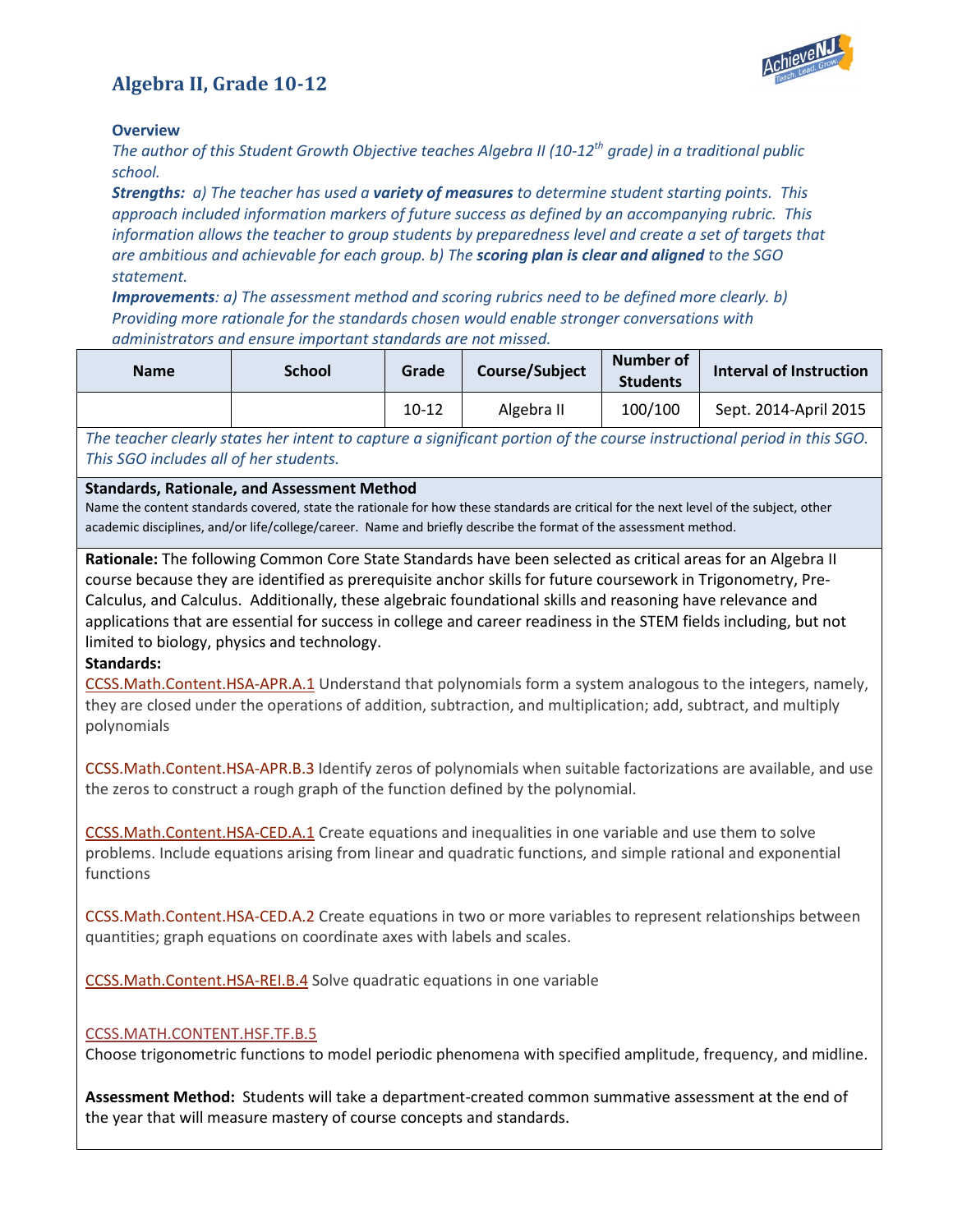*Standards: The teacher clearly states the standards that will be taught in the course and provides rational for how they set students up for success in future mathematics courses.* 

*Assessment: The teacher clearly states the assessment method she will be using at the end of the SGO period. Using a common department assessment allows for cross-grading, thereby increasing the quality of the scores. Suggestions: a) The teacher might want to provide more justification for why she prioritized this subset of content standards. It would be helpful to make this more explicit in order to enable stronger conversations with administrators and peers and facilitate next steps in curriculum planning/assessment. b) The teacher might*  consider describing the assessment format and scoring to enable a discussion about the depth of knowledge that *students will need to master in order to succeed in the course. Attaching a copy of the assessment rubrics and an [assessment blueprint](http://www.state.nj.us/education/AchieveNJ/teacher/AssessmentBlueprintandCompletionGuide.pdf) to this form will be useful for the teacher and her administrator when they sit down to discuss the SGO before the submission deadline.*

#### **Starting Points and Preparedness Groupings**

State the type of information being used to determine starting points and summarize scores for each type by group. Add or subtract columns and rows as needed to match number of preparedness groups and types of Information used.

|                           | Information #1     | Information #2            | Information #3                   |  |
|---------------------------|--------------------|---------------------------|----------------------------------|--|
| <b>Preparedness Group</b> | Geometry/Algebra 1 | <b>Current Assessment</b> | <b>Markers of Future Success</b> |  |
|                           | Grades             | Average                   |                                  |  |
| High $(x\geq 2.65)$       | B or higher (3)    | Above 85% (3)             | $9 - 12(3)$                      |  |
| Medium (1.31 \stds 2.64)  | C(2)               | 76% - 85% (2)             | $5 - 8(2)$                       |  |
| Low $(x \leq 1.30)$       | D(1)               | Less than 85% (1)         | $0 - 4(1)$                       |  |

*The teacher has used three different data points including grades from previous mathematics courses (Algebra I and Geometry), current grades and [markers of future success.](http://www.state.nj.us/education/AchieveNJ/teacher/SampleRubricForImportantMarkersOfFutureSuccess.pdf) This provides a detailed picture of how well prepared her students are for learning in her class in terms of content knowledge and skills. She uses a system of points for each preparedness category to determine the appropriate placement of her students.*

#### **Student Growth Objective**

State simply what percentage of students in each preparedness group will meet what target in the space below, e.g. "75% of students in each group will meet the target score." Describe how the targets reflect ambitious and achievable scores for these students. Use the table to provide more detail for each group. Add or delete group rows as needed.

85% of students in each preparedness group will meet their assigned target scores for full attainment of the objective as shown in the scoring plan.

| <b>Preparedness Group</b><br>(e.g. Low, Medium, High) | <b>Number of Students in Each Group</b> | <b>Target Score on SGO Assessment</b> |  |
|-------------------------------------------------------|-----------------------------------------|---------------------------------------|--|
| High                                                  | 29                                      | ≥85%                                  |  |
| Medium                                                | 53                                      | ≥80%                                  |  |
| Low                                                   | 18                                      | ≥74%                                  |  |

*The teacher clearly states how many students will accomplish what by when. She recognizes that students start the year at different levels and looks to set reasonable targets for all students using a differentiated approach.*

**Scoring Plan**

State the projected scores for each group and what percentage of students will meet this target at each attainment level.

| <b>Preparedness</b> | <b>Student Target</b><br><b>Score</b> | Teacher SGO Score Based on Percent of Students Achieving Target Score |            |             |                  |
|---------------------|---------------------------------------|-----------------------------------------------------------------------|------------|-------------|------------------|
| Group               |                                       | <b>Exceptional (4)</b>                                                | Full $(3)$ | Partial (2) | Insufficient (1) |
| High                | 85%                                   | ≥90%                                                                  | ≥85%       | ≥80%        | < 80%            |
| Medium              | 80%                                   | ≥90%                                                                  | ≥85%       | ≥80%        | $< 80\%$         |
| Low                 | 74%                                   | ≥90%                                                                  | ≥85%       | ≥80%        | $< 80\%$         |

*The scoring plan is clear, logical, and aligns with the SGO statement and other information on this form. The teacher is using percentages of students that will attain a particular target to differentiated levels of success on the SGO. This will simplify calculations for an SGO score if students enter or leave her class through the year.*